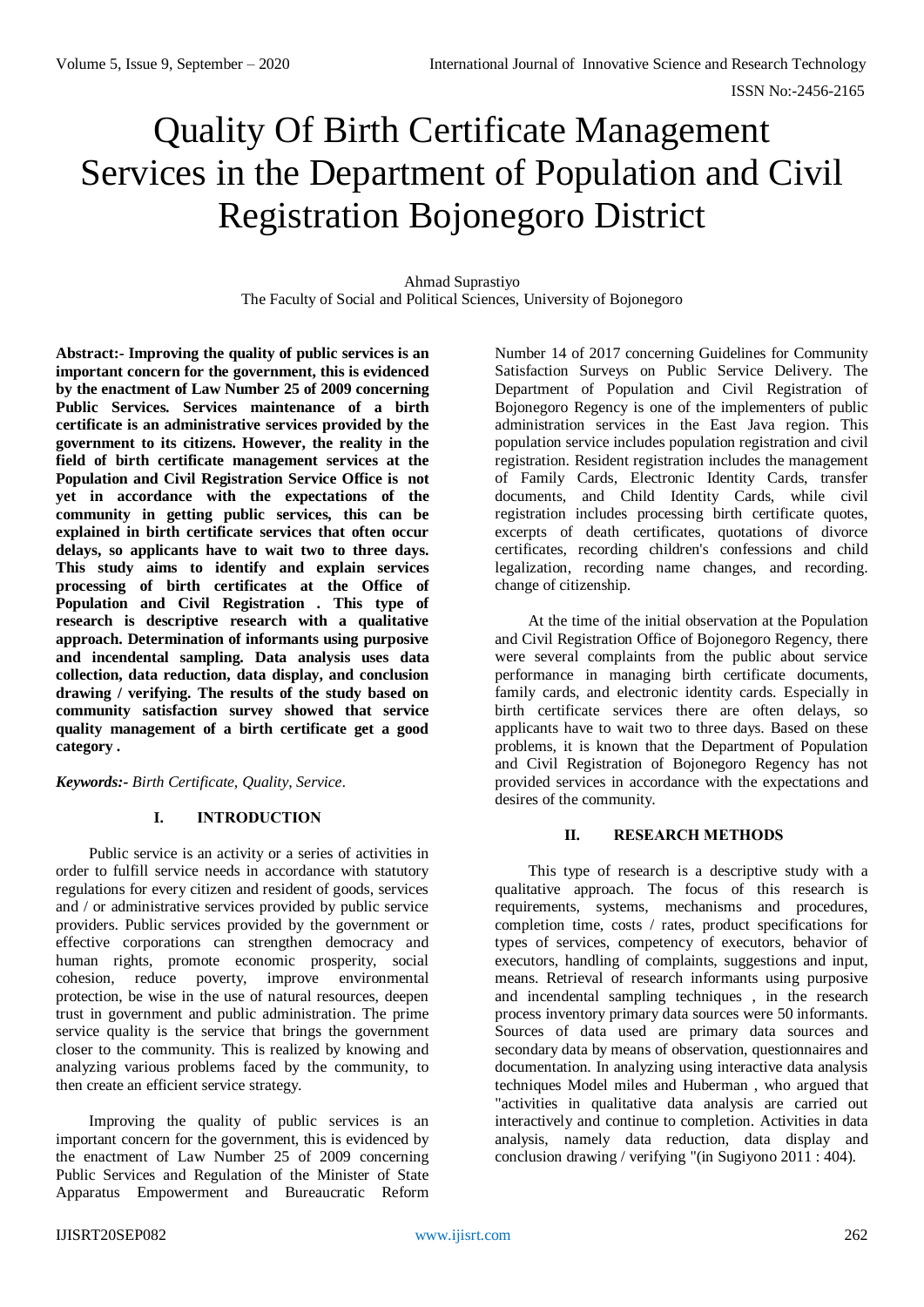## ISSN No:-2456-2165

# **III. RESULTS AND DISCUSSION**

The Public Satisfaction Survey is carried out in accordance with the provisions in the Regulation of the Minister of Administrative Reform and Bureaucratic Reform Number 14 of 201 7 concerning Guidelines for the Survey of Community Satisfaction on Public Service Delivery. The previous regulations were deemed nonoperational and required technical elaboration in their implementation. So it needs to be adjusted to an applicable survey method and easy to implement. In addition, this Regulation is intended to provide clear and firm directions and guidelines for public service providers.

In the Regulation of the Minister of State Apparatus Empowerment and Bureaucratic Reform Number 14 of 2017, it is stated that the Community Satisfaction Survey aims to measure the level of community satisfaction as

service users and improve the quality of public service delivery. With goals: m endorong participation mobi tion of a service users in assessing the performance of service providers , m endoron g providers of care for meningk atkan quality of public services, m endorong service providers become more innovative in me nyelenggarakan public services, m engukur kecenderun gan community satisfaction levels against public service. According to Wyckcof and Lovelock in their book, which is quoted and translated by Fandy Tjiptono (2005: 60), there are two main factors that affect service quality, namely *respected service and perceived service.*

# *Requirements*

Requirements are requirements that must be met in administering a type of service, both technical and administrative requirements. The data from the questionnaire results are as shown in table 1 below:

| No | <b>Respondents</b>           | Count | Percentage $(\% )$ |
|----|------------------------------|-------|--------------------|
|    | It is not in accordance with |       |                    |
|    | less suitable                |       |                    |
|    | Corresponding                | 28    | .)U                |
|    | Perfectly fit                |       |                    |
|    | <b>Amount</b>                | 50    | 100                |

Table 1:- Respondents' responses to requirements *Source: Primary Data Processed*

Respondents who answered point 1 were 2%, while those who answered point 2 were 18%, then those who answered point 3 were 56%, and those who answered point 4 were 24%.

# *Systems, mechanisms and procedures*

Systems, mechanisms and procedures are procedures for services performed for service providers and recipients, including complaints . The questionnaire result data is as follows:

| No | <b>Respondents</b> | $\operatorname{\mathsf{Count}}$ | Percentage $(\% )$ |
|----|--------------------|---------------------------------|--------------------|
|    | not easy           |                                 |                    |
|    | not easy           |                                 |                    |
|    | easy               | 24.                             | 40                 |
|    | Very easy          |                                 | 30                 |
|    | Amount             | 50                              | 100                |

Table 2:- Response Systems, mechanisms and procedures

*Source: Primary Data Processed*

Respondents who answered point 1 were 4%, while those who answered point 2 were 18%, then those who answered point 3 were 48%, and those who answered point 4 were 30%.

#### *Turnaround time*

Turnaround time is the time required to complete the entire service process of each type of service. The questionnaire result data is as follows:

| No | <b>Respondents</b> | Count | Percentage $(\% )$ |
|----|--------------------|-------|--------------------|
|    | not fast           |       |                    |
|    | less fast          |       |                    |
|    | fast               | 48    |                    |
|    | Very fast          |       |                    |
|    | Amount             | 50    | 100                |

Table 3:- Response w ime settlement *Source: Primary Data Processed*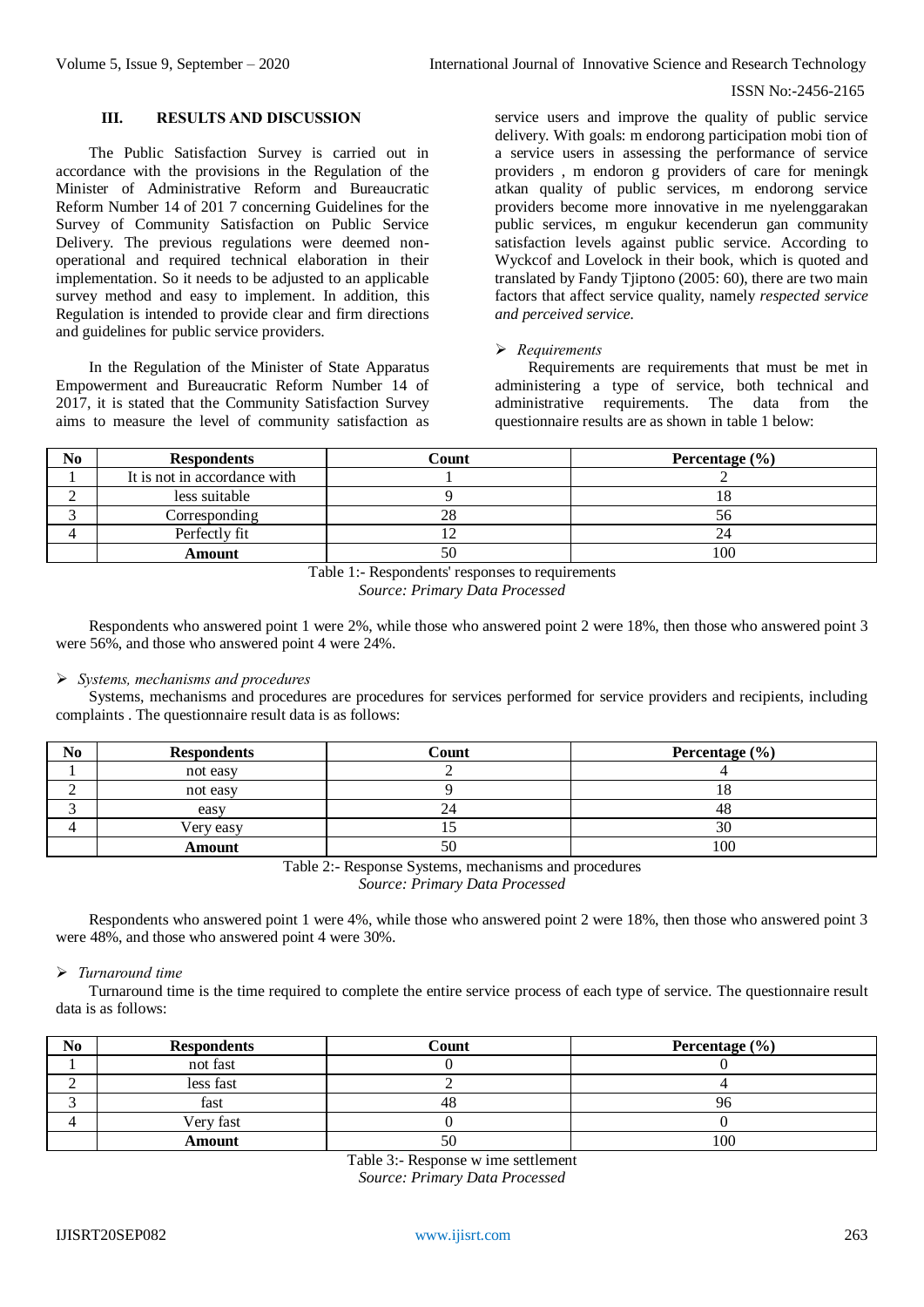It can be seen that respondents who answered point 1 were as much as 0%, while those who answered point 2 were as much as 0%, then those who answered point 3 were 4%, and those who answered point 4 were as much as 96%.

### *Fees / Rates*

Fees / tariffs are fees charged to service recipients in managing and / or obtaining services from the operator, the amount of which is determined based on an agreement between the organizer and the community . The data from the questionnaire results are as shown in table 4 below:

| N <sub>0</sub> | <b>Respondents</b> | Count | Percentage (%) |
|----------------|--------------------|-------|----------------|
|                | Very expensive     |       |                |
|                | Quite expensive    |       |                |
|                | Cheap              |       |                |
|                | Free               | 46    | 92             |
|                | <b>Amount</b>      | 50    | 100            |

Table 4:- Cost / Tariff response

# *Source: Primary Data Processed*

Respondents who answered point 1 were 0%, while those who answered point 2 were 0%, then those who answered point 3 were 8%, and those who answered point 4 were 92%.

## *Product Specifications Type of Service*

Product Specifications Type of Service is the result of services provided and received in accordance with the stipulated provisions . This service product is the result of each type of service specification . The data from the questionnaire results are as shown in table 5 below:

| No | <b>Respondents</b>           | Count | Percentage $(\% )$ |
|----|------------------------------|-------|--------------------|
|    | it is not in accordance with |       |                    |
|    | not suitable                 |       |                    |
|    | corresponding                |       | υ∠                 |
|    | Very suitable                |       |                    |
|    | Amount                       | 50    | 100                |

Table 5:- Product Responses Specifications Type of Service *Source: Primary Data Processed*

Respondents who answered point 1 were 0%, while those who answered point 2 were 16%, then those who answered point 3 were 62%, and those who answered point 4 were 22%.

#### *Implementing Competencies*

Implementer competencies are abilities that must be possessed by executors including knowledge of skills and experience. The data from the questionnaire results are as shown in table 6 below:

| N <sub>0</sub> | <b>Respondents</b> | Count | Percentage $(\% )$ |
|----------------|--------------------|-------|--------------------|
|                | incompetent        |       |                    |
| ◠              | less competent     |       |                    |
|                | competent          | 36    |                    |
|                | Very competent     |       | 10.                |
|                | Amount             | 50    | 100                |

Table 6:- Implementing Competency Responses *Source: Primary Data Processed*

Respondents who answered point 1 were 2%, while those who answered point 2 were 14%, then those who answered point 3 were 76%, and those who answered point 4 were 8%.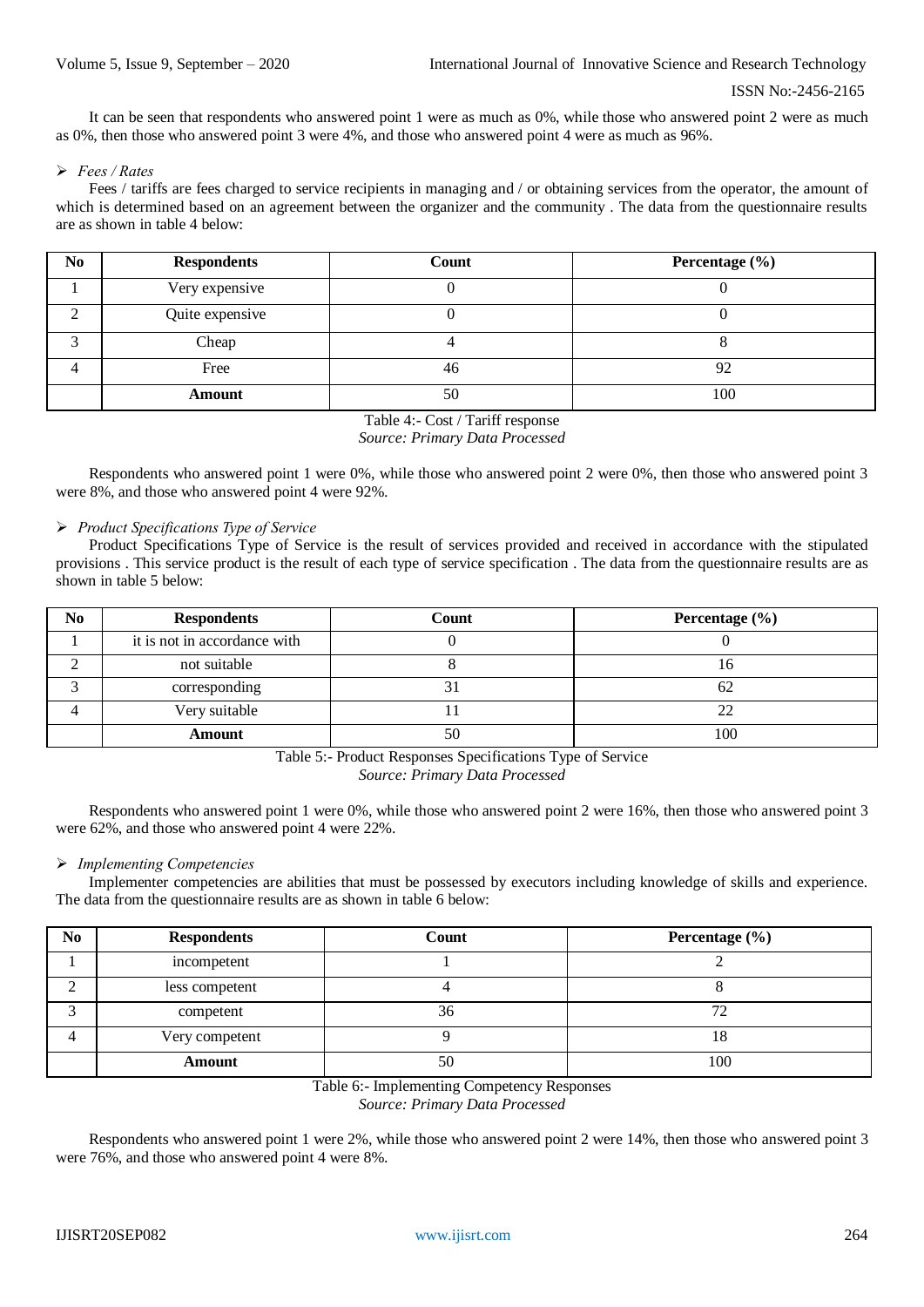## *Implementing Behavior*

Implementing behavior is the attitude of officers in providing services . The data from the questionnaire results are as shown in table 7 below:

| N <sub>0</sub> | <b>Respondents</b>       | Count | Percentage $(\% )$ |
|----------------|--------------------------|-------|--------------------|
|                | disrespectful & friendly |       |                    |
|                | Not polite & friendly    |       |                    |
|                | Polite and friendly      | 38    | 76                 |
|                | Very polite and friendly |       |                    |
|                | Amount                   | 50    | 100                |

Table 7:- Implementing Behavior Responses *Source: Primary Data Processed*

Respondents who answered point 1 were 2%, while those who answered point 2 were 14%, then those who answered point 3 were 76%, and those who answered point 4 were 8%.

## *Handling complaints, suggestions and input*

Complaint handling, suggestions and input are the procedures for handling complaints and follow-up actions. The data from the questionnaire results are as shown in table 8 below:

| No | <b>Respondents</b>       | Count | Percentage $(\% )$ |
|----|--------------------------|-------|--------------------|
|    | disrespectful & friendly |       |                    |
| ◠  | Not polite & friendly    |       | 14                 |
| ⌒  | Polite and friendly      | 38    | 76                 |
| 4  | Very polite and friendly |       |                    |
|    | <b>Amount</b>            | 50    | 100                |

Table 8:- Responses to handling complaints, suggestions and input *Source: Primary Data Processed*

Respondents who answered point 1 were 0%, while those who answered point 2 were 30%, then those who answered point 3 were 64%, and those who answered point 4 were 6%.

## *Facilities and Infrastructure*

Means are anything that can be used as a means to achieve goals and objectives. Infrastructure is anything that is the main support for the implementation of a process (business, development, project). Facilities used for moving objects (computers, machines) and infrastructure for immovable objects (buildings). The data from the questionnaire results are as shown in table 9 below:

| N <sub>0</sub> | <b>Respondents</b> | Count | Percentage (%) |
|----------------|--------------------|-------|----------------|
|                | Bad                |       |                |
|                | Enough             |       | 30             |
|                | Well               | 32    | 64             |
|                | Very good          |       |                |
|                | Amount             | 50    | 100            |

Table 9:- Response to Facilities and Infrastructure *Source: Primary Data Processed*

Respondents who answered point 1 were 0%, while those who answered point 2 were 22%, then those who answered point 3 were 68%, and those who answered point 4 were 10%.